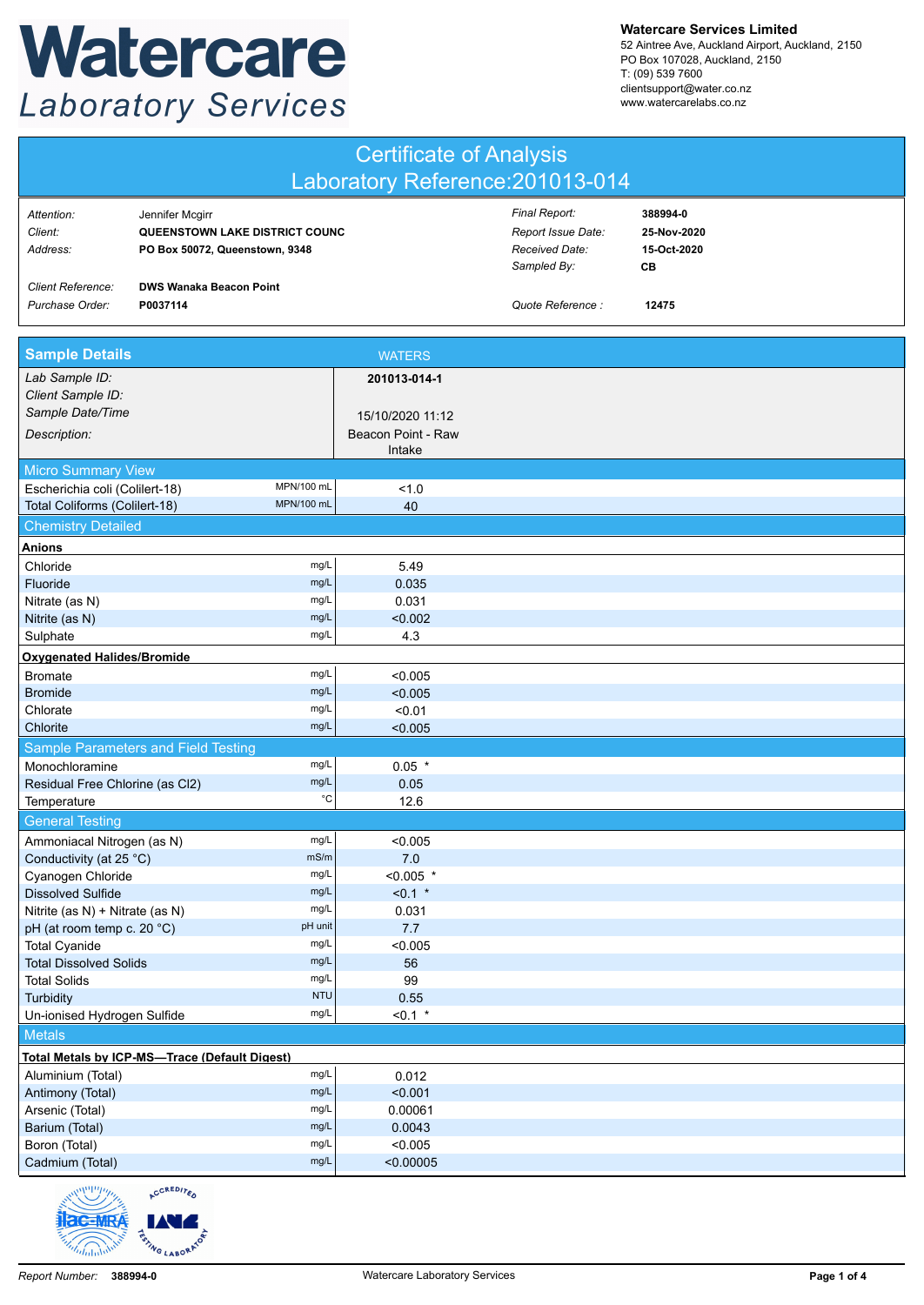| <b>Sample Details (continued)</b>             |      | <b>WATERS</b>      |  |  |  |
|-----------------------------------------------|------|--------------------|--|--|--|
| Lab Sample ID:                                |      | 201013-014-1       |  |  |  |
| Client Sample ID:                             |      |                    |  |  |  |
| Sample Date/Time:                             |      | 15/10/2020 11:12   |  |  |  |
| Description:                                  |      | Beacon Point - Raw |  |  |  |
|                                               |      | Intake             |  |  |  |
| <b>Metals</b>                                 |      |                    |  |  |  |
| Total Metals by ICP-MS-Trace (Default Digest) |      |                    |  |  |  |
| Calcium (Total)                               | mg/L | 10                 |  |  |  |
| Chromium (Total)                              | mg/L | < 0.0005           |  |  |  |
| Copper (Total)                                | mg/L | 0.00046            |  |  |  |
| Iron (Total)                                  | mg/L | 0.05               |  |  |  |
| Lead (Total)                                  | mg/L | < 0.0001           |  |  |  |
| Magnesium (Total)                             | mg/L | 0.56               |  |  |  |
| Manganese (Total)                             | mg/L | 0.0015             |  |  |  |
| Mercury (Total)                               | mg/L | < 0.00005          |  |  |  |
| Molybdenum (Total)                            | mg/L | 0.00037            |  |  |  |
| Nickel (Total)                                | mg/L | 0.00015            |  |  |  |
| Potassium (Total)                             | mg/L | 0.69               |  |  |  |
| Selenium (Total)                              | mg/L | < 0.0005           |  |  |  |
| Sodium (Total)                                | mg/L | 0.77               |  |  |  |
| Total Hardness (as CaCO3)                     | mg/L | 28                 |  |  |  |
| Uranium (Total)                               | mg/L | 0.000019           |  |  |  |
| Zinc (Total)                                  | mg/L | < 0.001            |  |  |  |

*Results marked with \* are not accredited to International Accreditation New Zealand*

*Where samples have been supplied by the client, they are tested as received.* 

*The results of analysis contained in this report relate only to the sample(s) tested. A dash indicates no test performed.*

## **Reference Methods**

The sample(s) referred to in this report were analysed by the following method(s)

| $\sim$ 0.000 protected to the the report free ditary ocal by the following method of |                                                                               |              |                |            |  |  |  |  |
|--------------------------------------------------------------------------------------|-------------------------------------------------------------------------------|--------------|----------------|------------|--|--|--|--|
| Analyte                                                                              | <b>Method Reference</b>                                                       | <b>MDL</b>   | <b>Samples</b> | Location   |  |  |  |  |
| <b>Micro Summary View</b>                                                            |                                                                               |              |                |            |  |  |  |  |
| Escherichia coli (Colilert-18)                                                       | APHA (online edition) 9223 B Colilert<br>Quantitray                           | 1 MPN/100 mL | All            | Queenstown |  |  |  |  |
| Total Coliforms (Colilert-18)                                                        | APHA (online edition) 9223 B Colilert<br>1 MPN/100 mL<br>Quantitray           |              | All            | Queenstown |  |  |  |  |
| <b>Chemistry Detailed</b>                                                            |                                                                               |              |                |            |  |  |  |  |
| <b>Anions</b>                                                                        |                                                                               |              |                |            |  |  |  |  |
| Chloride                                                                             | APHA (online edition) 4110 B                                                  | $0.02$ mg/L  | All            | Auckland   |  |  |  |  |
| Fluoride                                                                             | APHA (online edition) 4110 B                                                  | $0.02$ mg/L  | All            | Auckland   |  |  |  |  |
| Nitrate (as N)                                                                       | APHA (online edition) 4110 B                                                  | $0.002$ mg/L | All            | Auckland   |  |  |  |  |
| Nitrite (as N)                                                                       | APHA (online edition) 4110 B                                                  | $0.002$ mg/L | All            | Auckland   |  |  |  |  |
| Sulphate                                                                             | APHA (online edition) 4110 B                                                  | $0.02$ mg/L  | All            | Auckland   |  |  |  |  |
| <b>Oxygenated Halides/Bromide</b>                                                    |                                                                               |              |                |            |  |  |  |  |
| <b>Bromate</b>                                                                       | USEPA 300.0 (modified)                                                        | 0.005 mg/L   | All            | Auckland   |  |  |  |  |
| <b>Bromide</b>                                                                       | USEPA 300.0 (modified)                                                        | $0.005$ mg/L | All            | Auckland   |  |  |  |  |
| Chlorate                                                                             | USEPA 300.0 (modified)                                                        | 0.010 mg/L   | All            | Auckland   |  |  |  |  |
| Chlorite                                                                             | USEPA 300.0 (modified)                                                        | $0.005$ mg/L | All            | Auckland   |  |  |  |  |
| Sample Parameters and Field Testing                                                  |                                                                               |              |                |            |  |  |  |  |
| Monochloramine                                                                       | APHA (online edition) 4500-Cl G                                               | $0.02$ mg/L  | All            | Auckland   |  |  |  |  |
| Residual Free Chlorine (as Cl2)                                                      | APHA (online edition) 4500-Cl G                                               | $0.02$ mg/L  | All            | Queenstown |  |  |  |  |
| Temperature                                                                          | APHA (online edition) 2550 B                                                  | °C           | All            | Queenstown |  |  |  |  |
| <b>General Testing</b>                                                               |                                                                               |              |                |            |  |  |  |  |
| Ammoniacal Nitrogen (as N) by Flow Analysis                                          | APHA (online edition) 4500-NH3 H                                              | 0.005 mg/L   | All            | Auckland   |  |  |  |  |
| Conductivity (at 25 °C) by Electrode                                                 | APHA (online edition) 2510 B                                                  | $0.5$ mS/m   | All            | Auckland   |  |  |  |  |
| Cyanogen Chloride by Spectrophotometry                                               | APHA (online edition) 4500-CN J                                               | 0.005 mg/L   | All            | Auckland   |  |  |  |  |
| Dissolved Sulfide by Colour Comparison (Methylene Blue<br>Method)                    | APHA (online edition) 4500-S2 B (modified) &<br>D                             | $0.1$ mg/L   | All            | Auckland   |  |  |  |  |
| Nitrite (as N) + Nitrate (as N)                                                      | Calculation                                                                   | 0.001 mg/L   | All            | Auckland   |  |  |  |  |
| pH (at room temp c. 20 °C) by Electrode                                              | APHA (online edition) 4500-H B (Tested<br>beyond 15 minute APHA holding time) | 0.1 pH unit  | All            | Auckland   |  |  |  |  |
| Total Cyanide by Distillation and Colorimetry/Discrete<br>Analyser                   | APHA (online edition) 4500-CN C & E (<br>modified)                            | $0.005$ mg/L | All            | Auckland   |  |  |  |  |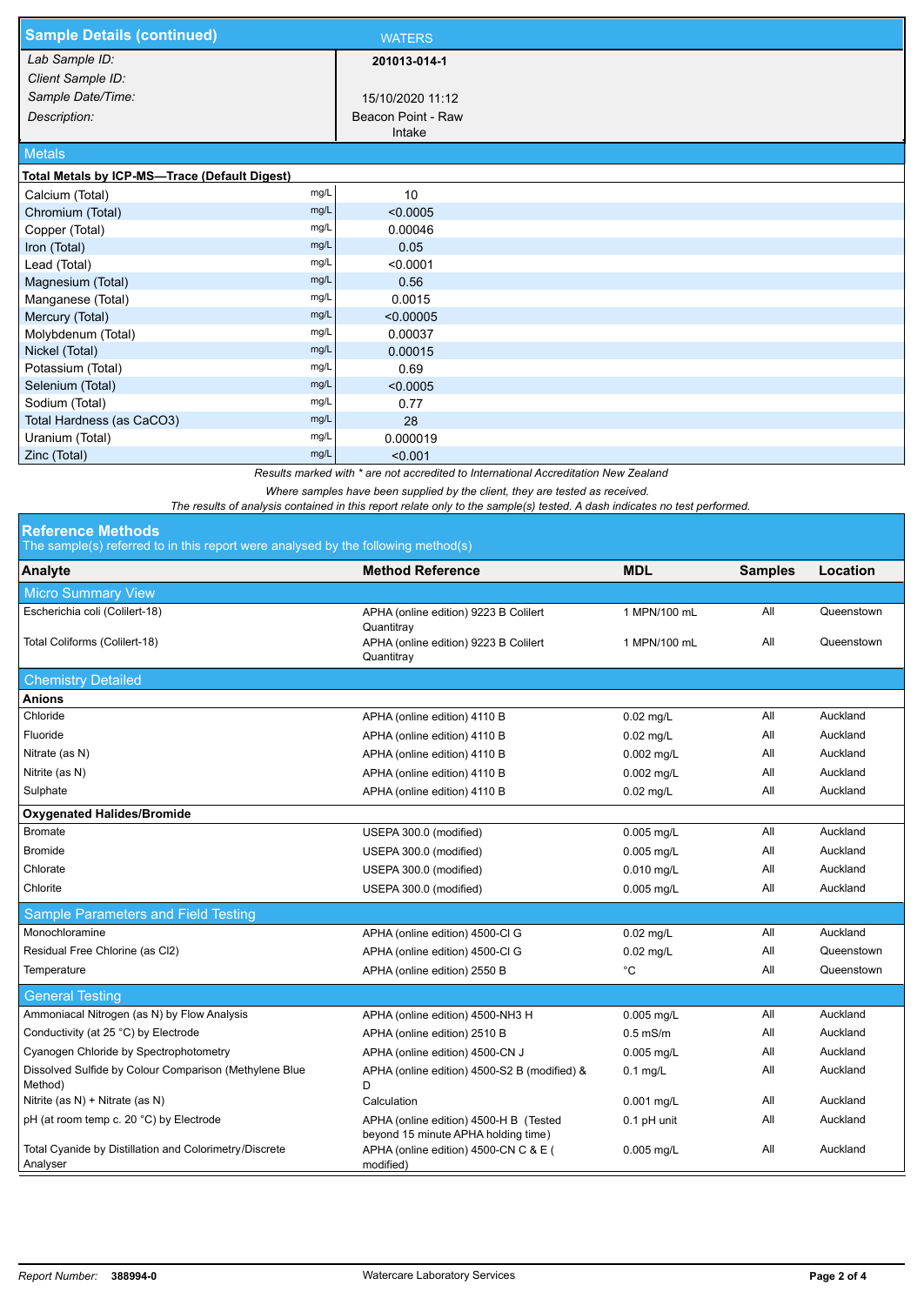| <b>General Testing</b>                                                                                                                                                  |                                                                   |                   |     |            |  |  |  |  |
|-------------------------------------------------------------------------------------------------------------------------------------------------------------------------|-------------------------------------------------------------------|-------------------|-----|------------|--|--|--|--|
| <b>Total Dissolved Solids by Gravimetry</b>                                                                                                                             | APHA (online edition) 2540 C (Modified: Dried<br>at 103 - 105 °C) | $15 \text{ mg/L}$ | All | Auckland   |  |  |  |  |
| <b>Total Solids by Gravimetry</b>                                                                                                                                       | APHA (online edition) 2540 B                                      | $15 \text{ mg/L}$ | All | Auckland   |  |  |  |  |
| <b>Turbidity by Nephelometry</b>                                                                                                                                        | APHA (online edition) 2130 B (modified)                           | 0.1 NTU           | All | Queenstown |  |  |  |  |
| Un-ionised Hydrogen Sulfide by Calculation                                                                                                                              | APHA (online edition) 4500-S2 H                                   | $0.1$ mg/L        | All | Auckland   |  |  |  |  |
| <b>Metals</b>                                                                                                                                                           |                                                                   |                   |     |            |  |  |  |  |
| Total Metals by ICP-MS-Trace (Default Digest)                                                                                                                           |                                                                   |                   |     |            |  |  |  |  |
| Aluminium (Total)                                                                                                                                                       | APHA (online edition) 3125 B by ICPMS                             | 0.005 mg/L        | All | Auckland   |  |  |  |  |
| Antimony (Total)                                                                                                                                                        | APHA (online edition) 3125 B by ICPMS                             | $0.001$ mg/L      | All | Auckland   |  |  |  |  |
| Arsenic (Total)                                                                                                                                                         | APHA (online edition) 3125 B by ICPMS                             | 0.00010 mg/L      | All | Auckland   |  |  |  |  |
| Barium (Total)                                                                                                                                                          | APHA (online edition) 3125 B by ICPMS                             | 0.0002 mg/L       | All | Auckland   |  |  |  |  |
| Boron (Total)                                                                                                                                                           | APHA (online edition) 3125 B by ICPMS                             | $0.005$ mg/L      | All | Auckland   |  |  |  |  |
| Cadmium (Total)                                                                                                                                                         | APHA (online edition) 3125 B by ICPMS                             | 0.00005 mg/L      | All | Auckland   |  |  |  |  |
| Calcium (Total)                                                                                                                                                         | APHA (online edition) 3125 B by ICPMS                             | $0.010$ mg/L      | All | Auckland   |  |  |  |  |
| Chromium (Total)                                                                                                                                                        | APHA (online edition) 3125 B by ICPMS                             | 0.0005 mg/L       | All | Auckland   |  |  |  |  |
| Copper (Total)                                                                                                                                                          | APHA (online edition) 3125 B by ICPMS                             | 0.0002 mg/L       | All | Auckland   |  |  |  |  |
| Iron (Total)                                                                                                                                                            | APHA (online edition) 3125 B by ICPMS                             | $0.002$ mg/L      | All | Auckland   |  |  |  |  |
| Lead (Total)                                                                                                                                                            | APHA (online edition) 3125 B by ICPMS                             | 0.00010 mg/L      | All | Auckland   |  |  |  |  |
| Magnesium (Total)                                                                                                                                                       | APHA (online edition) 3125 B by ICPMS                             | $0.001$ mg/L      | All | Auckland   |  |  |  |  |
| Manganese (Total)                                                                                                                                                       | APHA (online edition) 3125 B by ICPMS                             | 0.0005 mg/L       | All | Auckland   |  |  |  |  |
| Mercury (Total)                                                                                                                                                         | APHA (online edition) 3125 B by ICPMS                             | 0.00005 mg/L      | All | Auckland   |  |  |  |  |
| Molybdenum (Total)                                                                                                                                                      | APHA (online edition) 3125 B by ICPMS                             | 0.0003 mg/L       | All | Auckland   |  |  |  |  |
| Nickel (Total)                                                                                                                                                          | APHA (online edition) 3125 B by ICPMS                             | 0.00010 mg/L      | All | Auckland   |  |  |  |  |
| Potassium (Total)                                                                                                                                                       | APHA (online edition) 3125 B by ICPMS                             | $0.05$ mg/L       | All | Auckland   |  |  |  |  |
| Selenium (Total)                                                                                                                                                        | APHA (online edition) 3125 B by ICPMS                             | 0.0005 mg/L       | All | Auckland   |  |  |  |  |
| Sodium (Total)                                                                                                                                                          | APHA (online edition) 3125 B by ICPMS                             | $0.1$ mg/L        | All | Auckland   |  |  |  |  |
| Total Hardness (as CaCO3)                                                                                                                                               | APHA (online edition) 3125 B by ICPMS                             | $0.03$ mg/L       | All | Auckland   |  |  |  |  |
| Uranium (Total)                                                                                                                                                         | APHA (online edition) 3125 B by ICPMS                             | 0.000010 mg/L     | All | Auckland   |  |  |  |  |
| Zinc (Total)                                                                                                                                                            | APHA (online edition) 3125 B by ICPMS                             | 0.001 mg/L        | All | Auckland   |  |  |  |  |
| <b>Preparations</b>                                                                                                                                                     |                                                                   |                   |     |            |  |  |  |  |
| Digest for Total Metals in Liquids                                                                                                                                      | In House (4:1 Nitric: Hydrochloric Acid, 95°C 2<br>hours)         |                   | All | Auckland   |  |  |  |  |
| Glass Fibre Filtration $(1.2 \mu m)$                                                                                                                                    | APHA (online edition) 2540 C (Filtration)                         |                   | All | Auckland   |  |  |  |  |
| Membrane Filtration (0.45 µm)                                                                                                                                           | APHA (online edition) 4500-P B (preliminary<br>filtration)        |                   | All | Auckland   |  |  |  |  |
| The method detection limit (MDL) listed is the limit attainable in a relatively clean matrix. If dilutions are required for analysis the detection limit may be higher. |                                                                   |                   |     |            |  |  |  |  |

*For more information please contact the Operations Manager.*